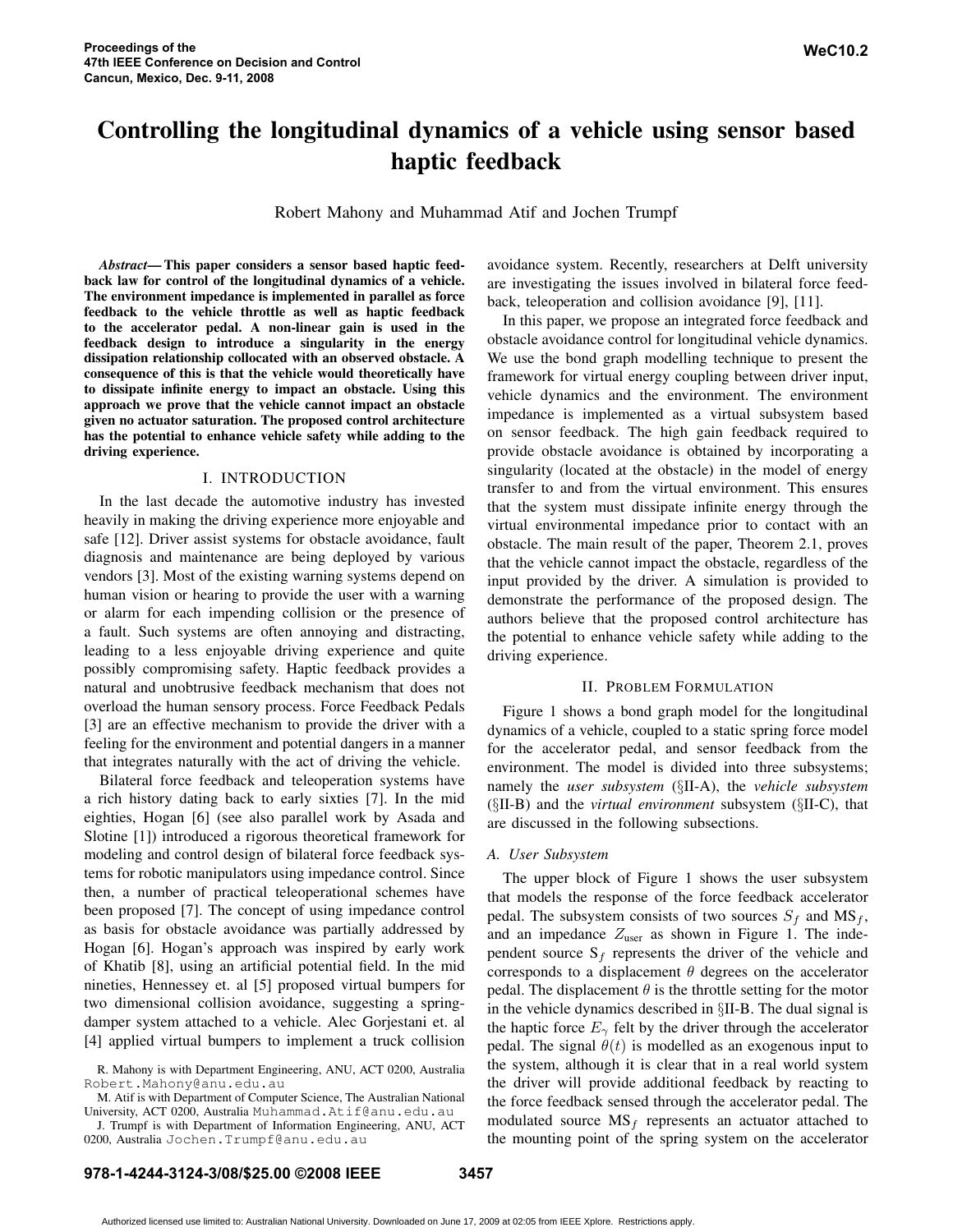

Fig. 1. Bond graph model of the complete system

pedal. The source  $MS_f$  actuates the base attachment point of the spring, displacing this point in order to compress or release the spring depending on the signal  $E_W$  received from the sensor system. The angle of displacement caused by the source  $MS_f$  is denoted by  $\delta$  and the reflected force is denoted  $E_{\delta}$ . The impedance  $Z_{user}$  is a simple spring impedance in series between the driver and an actuated mounting point. The displacement of the spring is denoted by an angle  $\gamma$ while the associated force is denoted  $E_{\gamma}$ . The constitutive equation for a spring is given by

$$
E_{\gamma} = \frac{C}{L}\gamma + E_{\gamma}^{0}
$$
 (1)

where C is the spring constant, L is the moment arm,  $\gamma$  is the spring displacement in degrees and  $E_{\gamma}^{0}$  is the force due to pre-compression of the spring. The standard rules for a 0 junction of a bond graph yield  $E_{\theta} = E_{\delta} = E_{\gamma}$  and  $\gamma = \theta + \delta$ . Thus, the reflected force experienced by the driver is given by

$$
E_{\theta} = \frac{C}{L}(\theta + \delta) + E_{\gamma}^{0}.
$$
 (2)

#### *B. Vehicle Subsystem*

The vehicle dynamics are represented in the vehicle subsystem, the lower left block of Figure 1. The subsystem receives an input signal  $\theta$  from the user subsystem that regulates the throttle of the engine, represented by the modulated effort source  $MS_e$  supplying the force  $E_E$ . The vehicle dynamics are represented by the 1-junction in the vehicle subsystem. The velocity  $v$  is equated for all bonds attached to the 1-junction, and the effort across the junction is given by

$$
E_E = E_M + E_R + E_{\text{Env}} \tag{3}
$$

The mass of the vehicle is represented as  $M$  and leads to the inertial force  $E_M = M\dot{v}$ ; the leftmost bond. The resistive forces (rolling resistance, air resistance, etc) are modelled as  $E_R = Rv + Dv^2$  for R, D positive constants; the lower bond. The rightmost bond with variables ( $E_{\text{Env}}$ , v) couples the vehicle subsystem to the virtual environmental subsystem. This coupling is virtual in nature and must be implemented in the feedback design (see §III). The bond  $(E_{\text{Env}}, v)$  has a flow-out causality, thus the flow, or vehicle velocity  $v$ , is imposed on the environment, while  $E_{\text{Env}}$  is the force reflected back on the vehicle by the environment. According to this convention, the environment is modelled as an impedance.

From (4) and substituting for the inertial admittance and the resistive and environmental impedances, the vehicle dynamics are given by

$$
M\dot{v} + Rv + Dv^2 = E_E - E_{Env}
$$
 (4)

where  $E_E$  is specified by the throttle signal  $\theta$  obtained from the user subsystem and  $E_{Env}$  must be implemented in feedback.

#### *C. Virtual Environment subsystem*

The final subsystem, the lower right dashed block in Figure 1, represents the interaction of the vehicle with the environment. The term "virtual" is used for the subsystem because the interaction is not physical in nature and no actual energy exchange takes place between the two subsystems. The causality of the bond  $(E_{Env}, v)$  infers that the environmental subsystem is an impedance  $Z_{\text{Env}}$ , that is that it accepts flow and reflects effort. We propose a simple proportional impedance

$$
E_W = \eta W \tag{5}
$$

where  $(E_W, W)$  are the coupled force velocity variables associated with the environment system and  $\eta$  is a constant representing the virtual viscosity of the environment.

The bond signals  $(E_W, W)$  are coupled to the bond signals for the vehicle  $(E_{Env}, v)$  by a non linear transfer function TF (see Figure 1). The construction of the transfer function is of fundamental importance to the collision avoidance technique proposed in this work. We propose to transform the effort variable as

$$
E_W = E_{\text{Env}} \left( \frac{d}{c_0} \right), \tag{6}
$$

where  $c_0 > 0$  is a proportionality constant and d is the distance from vehicle to the closest obstacle in the environment. To ensure the power flowing into and out of the transfer function is equal, one has

$$
W = c_0 \left(\frac{v}{d}\right) \tag{7}
$$

The velocity in sensor space, or the virtual velocity,  $W$  is inversely related to the distance d between the vehicle and the closest obstacle. When the closest obstacle is sufficiently distant from the vehicle, the transfer function acts like a normal linear transfer function. As the distance to an obstacle decreases, the term W will increase hyperbolically, with a singularity at  $d = 0$ . If the vehicle has non-zero actual velocity close to collision the virtual velocity will be close to infinite. Since the impedance (5) generates a force that impedes the motion of the vehicle then this will reflect an almost infinite force opposing the motion of the vehicle in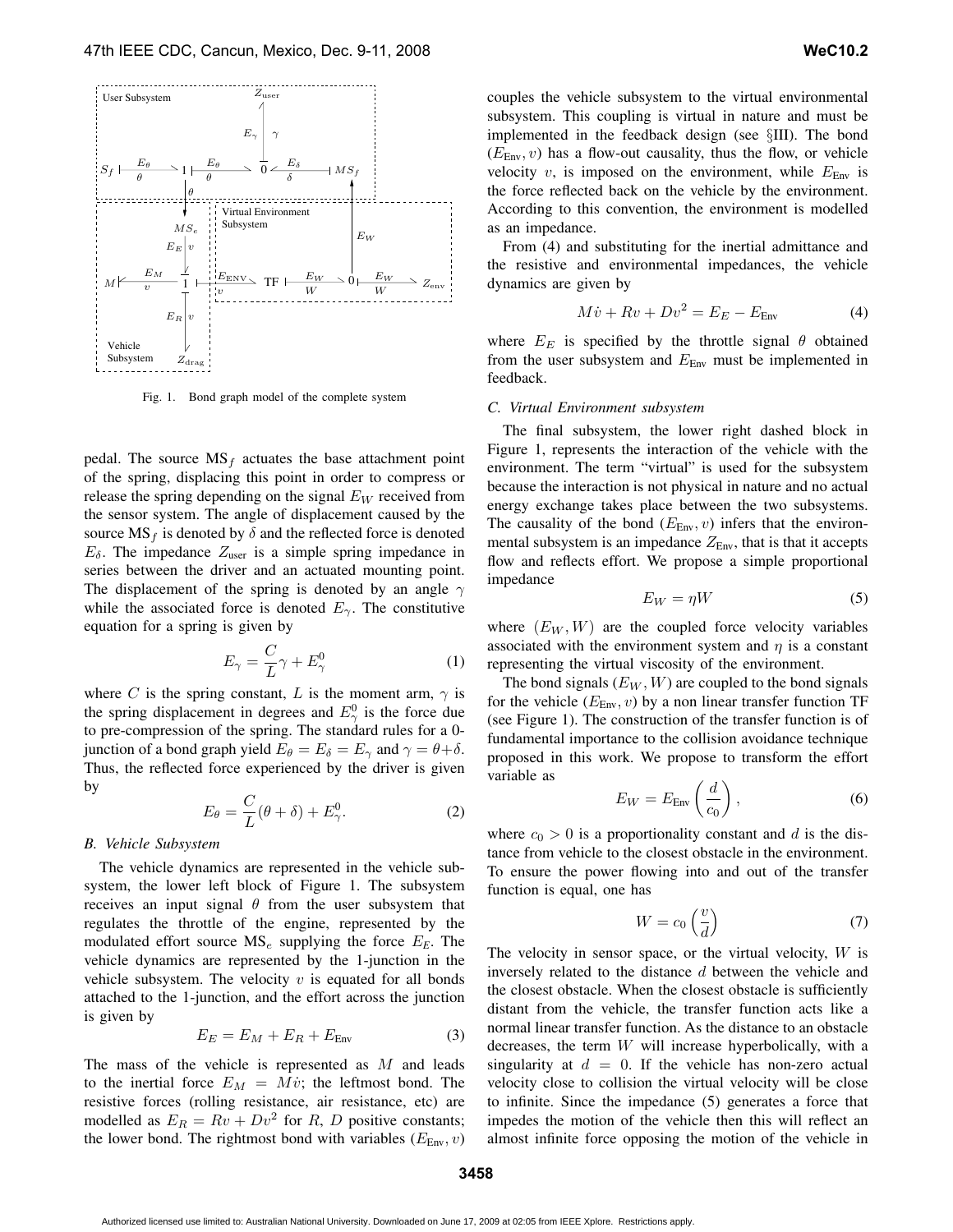such situations. Recalling Equations 5, 6 and 7, the virtual force applied to the vehicle is given by

$$
E_{\text{Env}} = \frac{\eta c_0^2}{d^2} v. \tag{8}
$$

Substituting this equation into Eq. 4 provides an expression for the closed loop dynamics of the system

$$
M\dot{v} = -\left(R + \frac{\eta c_0^2}{d^2}\right)v - Dv^2 + E_E
$$

where  $E_E$  is an exogenous input. As  $d \rightarrow 0$  the positive value  $\eta c_0^2/d^2$  should dominate all other terms to obtain the approximate system

$$
M\dot{v}\approx -\frac{\eta c_0^2}{d^2}v
$$

with dynamics  $v(t) \rightarrow 0$ . Theorem 2.1 provides a rigorous formulation of this intuition.

*Scenario:* Consider a scenario where a vehicle at time t is at a position  $x(t)$  and is moving towards an obstacle at a position  $x_0 > x(0)$ . The velocity of the vehicle is  $v = \dot{x}$ . At any given time the distance between the vehicle and the obstacle is defined as  $d(t) = x(t) - x_0$ . This implies that  $d = v = \dot{x}$ . Note that  $d(0) < 0$ .

*Theorem 2.1:* Let  $(x(t), v(t))$  represent the position and velocity of a vehicle subject to dynamics induced by the bond graph as shown in Figure 1, for piecewise continuous and bounded  $\theta(t)$  in the scenario described above. Let  $(x(0), v(0))$  be chosen such that  $d(0) < 0$  and let the maximal power supplied by the engine be finite. Then either  $d(t) < 0$  for all time or there exists  $T_0$  such that  $d(T_0^-) =$  $0, v(T_0^-) = 0$  and  $d(t) < 0$  for all  $0 \le t < T_0$ .

*Proof:* Clearly, being the solution of a second order system with piecewise continuous input,  $(x(t), v(t))$  will be continuous on any time interval where  $d(t) \neq 0$ . If  $d(t) < 0$ does not hold for all time this implies that there is a smallest time  $T_0 > 0$  for which  $d(T_0^-) = 0$  and  $d(t) < 0$  for all  $0 \le t < T_0$  (note that  $d(0) < 0$ ).

The proof proceeds as a proof by contradiction. Assume that  $v(T_0^-) = 0$  does not hold. We will first show that then  $v(t)$  necessarily has unbounded variation.

We know from the definition of a limit that there must exist  $\epsilon > 0$  such that for all  $\delta > 0$  there exists a time t with  $t \in (T_0 - \delta, T_0)$  and  $|v(t)| > \epsilon$ . We want to show that similarly  $|v(t)|$  must be small for some time t in any arbitrarily small time interval before  $T_0$ . Again, this is shown by contradiction. Assume that there exists  $\delta > 0$  such that for all times t with  $t \in (T_0 - \delta, T_0)$  we have  $|v(t)| \ge \epsilon/2$ . From the continuity of  $v(t)$  we know that there are only two cases possible corresponding to  $v(t)$  negative or positive. In case 1,  $v(t) \le -\epsilon/2$  for all  $t \in (T_0 - \delta, T_0)$ . Integrating  $\dot{d}(t) = v(t)$  from  $T_0 - \delta$  to  $T_0^-$  one obtains

$$
d(T_0^-) - d(T_0 - \delta) = \int_{T_0 - \delta}^{T_0^-} v(t) dt \le \delta \cdot \left(-\frac{\epsilon}{2}\right) < 0
$$

<sup>1</sup>For a signal  $\sigma(t)$  defined on  $t \in [0, T)$  then

$$
\sigma(T^{-}) = \lim_{t < T, t \to T} \sigma(t).
$$

and hence  $0 = d(T_0^-) < d(T_0 - \delta)$ , a contradiction to  $d(t)$  < 0 for all  $0 \le t < T_0$ . In case 2,  $v(t) \ge \frac{\epsilon}{2}$  for all  $t \in$  $(T_0 - \delta, T_0)$ . For this case we look at the energy balance of the system. From the law of conservation of energy, we can write

$$
E_0 + E_{\text{Supplied}} = E_{\text{Stored}} + E_{\text{Dis,int}} + E_{\text{Dis,env}} \tag{9}
$$

where  $E_0 = \frac{1}{2}Mv(0)^2$  is the initial kinetic energy of the vehicle,  $E_{\text{Supplied}}$  is the energy supplied to the vehicle through the engine,  $E_{\text{stored}} = \frac{1}{2}M(v(t)^2 - v(0)^2)$  is the additional kinetic energy stored at time  $t$ ,  $E_{\text{Dis,int}}$  is the internal dissipation due to rolling resistance, air drag, etc. and  $E_{\text{Dis,env}}$  is the virtual energy dissipation due to the virtual environmental impedance. From Equation 9 it follows that

$$
E_{\text{Dis,env}} \leq E_0 + E_{\text{Supplied}}
$$

We are interested in the energy dissipation in the time interval  $(T_0 - \delta, T_0)$ . Using Equations 5, 6 and 7 one obtains

$$
\eta c_0^2 \int_{T_0 - \delta}^{T_0} \left( \frac{v(t)}{d(t)} \right)^2 dt \le E_0 + B \cdot \delta
$$

where  $B > 0$  is a bound on the maximal power supplied by the engine. Since  $v(t) \ge \epsilon/2$  on  $(T_0 - \delta, T_0)$  we get

$$
\eta c_0^2 \cdot \frac{\epsilon}{2} \int_{T_0 - \delta}^{T_0} \frac{v(t)}{d(t)^2} dt \le E_0 + B \cdot \delta
$$

Using  $\dot{d}(t) = v(t)$  and taking limits, therefore

$$
-\eta c_0^2 \cdot \frac{\epsilon}{2} \left[ \frac{1}{d(T_0^-)} - \frac{1}{d(T_0 - \delta)} \right] \le E_0 + B \cdot \delta
$$

which implies

$$
d(T_0^-) \leq \frac{\eta c_0^2 \epsilon}{\eta c_0^2 \epsilon [d(T_0 - \delta)]^{-1} - 2(E_0 + B \cdot \delta)}
$$

The right hand side is strictly negative  $(d(T_0 - \delta) < 0)$ , implying  $d(T_0^-) < 0$ , a contradiction to  $d(T_0^-) = 0$ . We have now shown that for all  $\delta > 0$  there exists a time t with  $t \in (T_0 - \delta, T_0)$  and  $|v(t)| < \epsilon/2$ . Picking the right values of  $\delta$ , we can hence construct two time sequences  $(t_n)_{n\in\mathbb{N}}$ and  $(t'_n)_{n \in \mathbb{N}}$  such that  $0 < T_0 - t'_n < T_0 - t_n < 1/n$ ,  $|v(t_n)| < \epsilon/2$  and  $|v(t'_n)| > \epsilon$  for all  $n \in \mathbb{N}$ . In particular, this shows that  $v(t)$  has unbounded variation as claimed.

The remainder of the proof now focuses on the kinetic energy

$$
T(t) = \frac{1}{2}Mv(t)^2
$$

From Equations 4 and 12 we get

$$
\dot{T}(t) = \alpha v \theta - \eta v^2 \frac{c_0^2}{d^2} - R v^2 - C v^3
$$
  

$$
\leq \alpha v \theta - C v^3
$$

and hence

$$
|\dot{T}(t)|\leq \alpha |v(t)|\cdot |\theta(t)|+C|v(t)|^3
$$

This implies

$$
0<\frac{3M\epsilon^2}{8}<\int_{t_n}^{t_n'}\dot{T}(t)\mathrm{d}t<\frac{1}{n}(\alpha v_{\max}\theta_{\max}+Cv_{\max}^3)
$$

**3459**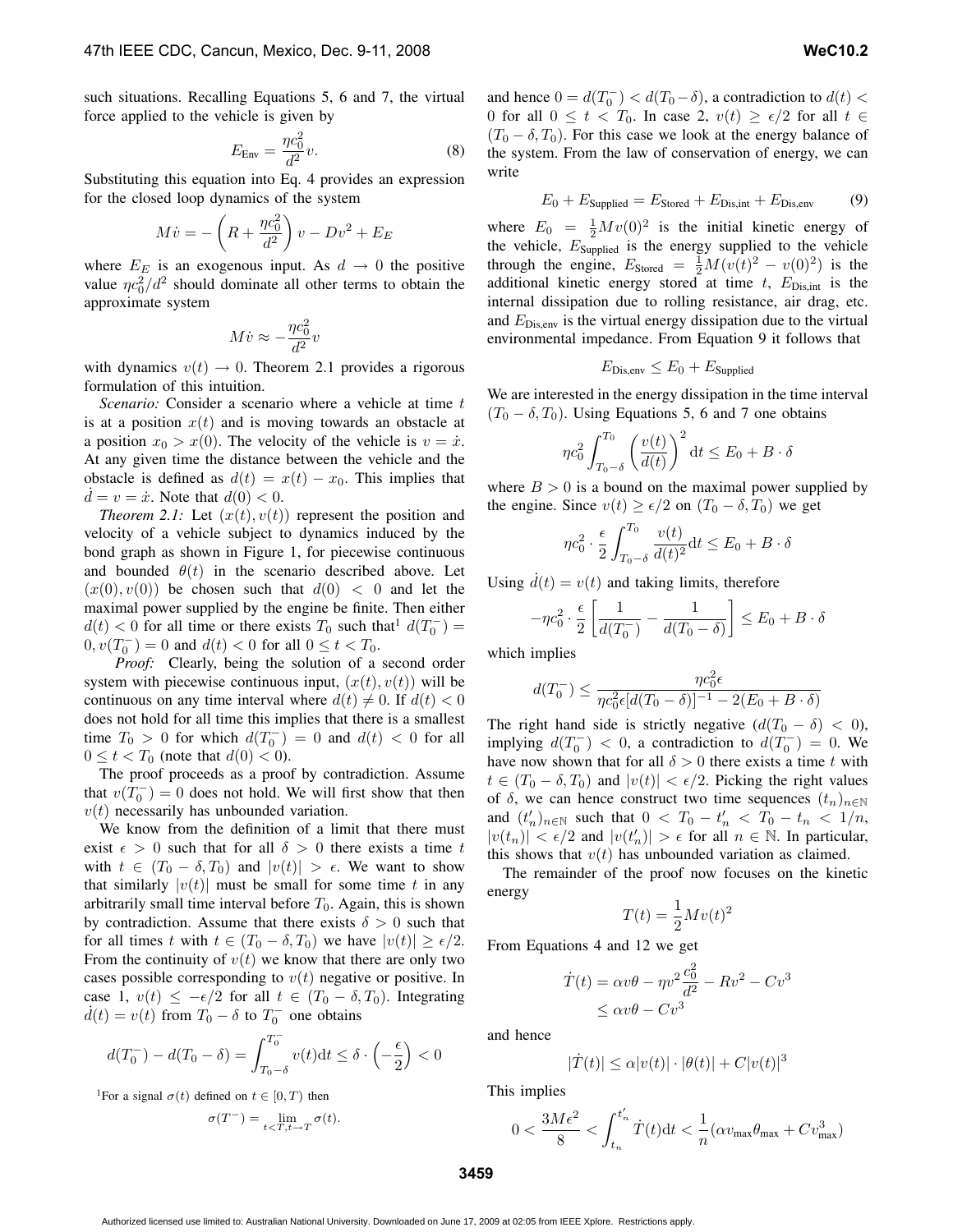

Fig. 2. Block diagram of the proposed system showing the signal flow and feedback loops.

for all  $n \in \mathbb{N}$ , where  $v_{\text{max}}$  is an upper bound for the continuous signal  $|v(t)|$  on the compact time interval  $[t_n, t'_n]$ and  $\theta_{\text{max}}$  is an upper bound for the bounded signal  $\theta(t)$ . This is a contradiction since the right hand side goes to zero for *n* to infinity. We hence conclude that  $v(T_0^-) = 0$ .

The case  $(d(T_0^-), v(T_0^-)) = (0, 0)$  corresponds to the the vehicle coming to a complete halt just touching the obstacle. This point is a singularity in the bond graph model shown in Figure 1 and the theory of bond graphs cannot be used to predict the future behavior of the system beyond such a singularity. For this reason the theorem can only consider the evolution of the system up to such point. One would hope that a sensible driver would take the opportunity to reverse away from the obstacle.

## III. FEEDBACK DESIGN

In this section the structure and implementation of the control system is discussed. In the implementation of the feedback loops it is best to represent the system in block diagram form as shown in Figure 2. Once again the system can be thought of as three coupled subsystems; the user subsystem (§III-A), the vehicle subsystem (§III-B) and the virtual environment subsystem (§III-C).

## *A. Haptic feedback for driver*

The driver interface is represented by the exogenous input  $\theta$ , representing the accelerator displacement, and a system output  $E_{\theta}$ , representing the force experienced by the driver. The force  $E_{\theta}$  is the output of the spring system, a static affine relationship represented by the uppermost block in Figure 2. The spring system has input  $(\theta + \delta)$ , where  $\delta$  represents the state of the actuator that adjusts the mounting point of the spring. The value of  $\delta$  is derived from the value of  $E_W$ multiplied by a gain  $\beta$ .

The main challenge in designing the user interface feedback is to map the virtual effort  $E_W$  to a meaningful haptic feedback force  $E_{\theta}$  that provides the driver with a 'feel' for the environment. A detailed ergonomic study of the haptic interface is beyond the scope of the present study, however, it is instructive to make some of the initial calculations. Studies in ergonomics suggests that the normal operating force  $E_{\theta}$ on the accelerator pedal should be between 20 N to 60 N as it will not induce any fatigue to drivers of average build [10]. Recalling Eq. 2 one sets  $E_{\gamma}^{0} = 20$ . Let  $\theta_{\text{max}}$  represent the maximum displacement of the accelerator pedal. Then,

$$
\frac{C}{L} = \frac{40}{\theta_{\text{max}}} \tag{10}
$$

ensures that the force encountered at maximum depression (for  $\delta = 0$ ) is 60N. Only the ratio  $C/L$  is used in the calculations. Normally the moment arm would be designed with reference to the foot size of an average driver and the value of C would be chosen according to Eq. 10.

The haptic feedback to the driver is an additional force derived from the virtual environmental force  $E_W$ . This force can be allowed to be much larger than normal operating conditions for the accelerator as it is intended to provide the driver with a warning of impending collision. Ergonomic studies [10] suggest that a maximum return force  $E_{\theta}^{\max}$  of 300N is acceptable. Such a force is insufficient to injure the driver and is perceived by all drivers as an almost infinite resistance. Let  $E_W^{\text{max}}$  denote the largest environmental force that is likely to be experienced in normal operation of the vehicle. Substituting the maximum value  $E_{\theta}^{\max} = 300N$  into Eq. 2 and using Eq. 10 one obtains

$$
\beta E_W^{\text{max}} = 6\theta_{\text{max}} \tag{11}
$$

where  $E_W^{\text{max}}$  is the maximum environmental force that will be experienced. The value of  $E_W^{\text{max}}$  can be estimated by estimating the maximum braking force that the vehicle is capable of applying. This is directly linked to the maximum environmental force that the vehicle is capable of modelling.

#### *B. Feedback to Engine Throttle and Braking System*

In the approach taken in this paper, the engine of the vehicle is controlled through the throttle setting. The throttle is considered to be a two-sided input to the vehicle engine, that is, it can be used to generate both acceleration and deceleration forces to the vehicle. In modern hybrid cars, with regenerative braking systems, the implementation of braking through a single throttle setting may be relatively straightforward. In a more traditional vehicle, with separate drive train and braking systems, the coordination of the actuators would be a challenging design task in itself. Although these issues are important for a practical implementation of the proposed algorithm it is beyond the scope of the present paper and we will focus on developing the underlying concepts and demonstrating their theoretical viability.

Without loss of generality (suitable scaling in the choice of constants  $\alpha$  and  $c_0$ ), the throttle setting of the car is taken equal to the force input  $E<sub>E</sub>$  experienced by the car. The throttle setting is the sum of the user input signal  $\theta$ , multiplied by a gain  $\alpha$ , minus a feedback term  $E_{\text{Env}}$  generated by the virtual environment interaction. In the implementation of the proposed closed-loop system, the environmental force  $E_{\text{Env}}$ exists only as a signal in the control algorithm, generated by reference to sensor input. However, if the environmental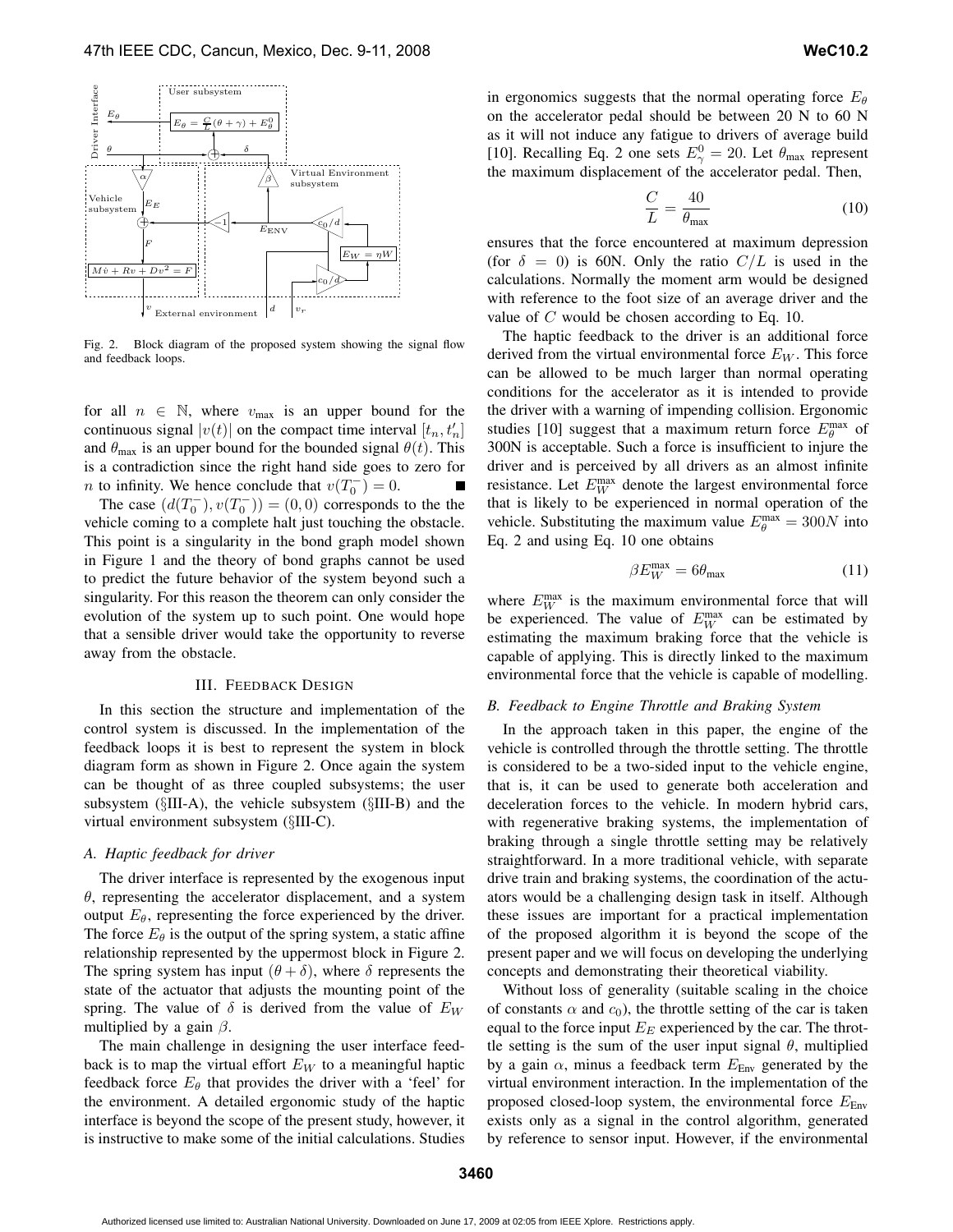force were a real force, then additional throttle would be required to overcome its effect. Thus, the equivalent system response is obtained by subtracting the corresponding additional throttle, which would have been required to overcome environment impedance, from the actual throttle setting of the system. Recalling Eq. 8 one obtains

$$
F = \alpha \theta - \frac{\eta c_0^2}{d^2} v.
$$
 (12)

The negative gain in the feedback loop ensures that the environment acts against the motion of the vehicle as a resistive impedance. The transfer function gain  $c_0$  controls the aggression in the braking mechanism of the controller. The higher the value of  $c_0$ , the earlier the braking mechanism comes in action, implying gradual and softer deceleration. Lower values of  $c_0$  imply late braking and thus higher deceleration rates. The value of  $c_0$  can be tuned for different scenarios and driver expectations.

#### *C. Sensor systems and modelling the environment*

The final subsystem of the implementation is the virtual environment subsystem on the lower right of Figure 2. This subsystem is fully implemented in software. The measured signals required are the range to an obstacle d and the relative velocity of the host vehicle with respect to the obstacle  $v_r$ . The range measurement relies on an external sensor system. Many high end vehicles are already equipped with microwave radar systems, used for adaptive cruise control [13], that provide range measurements to an obstacle. For a stationary obstacle, the velocity measurement can be obtained from the vehicle odometre. In the case of a moving obstacle it is necessary to derive relative velocity information from the range sensor. If the range is obtained using a radar system then the doppler shift of the received signal can be used to obtain accurate relative velocity measurements, especially at higher speeds where direct differentiation of the signal becomes noisy. At low speeds, where the doppler shift is unreliable, a low pass filtered differentiation of the range signal can be effectively used. Beyond establishing that suitable technology exists it is beyond the scope of the present paper to delve more deeply into the exact nature of the sensing systems used in a real world system.

The range measurement is required in the implementation of the two non-linear gain blocks, that together model the transfer function in the bond graph Figure 1. The lower block models the forward transfer function on velocity, while the upper block models the inverse transfer function on force, equal to the forward transfer of velocity. Note that as the range to the closest obstacle becomes large, the effective gain in these blocks is negligible and the system defaults to the normal open loop control of the vehicle. It is only when  $d$  becomes sufficiently small that the nonlinear gain becomes significant and the vehicle and driver begin to feel the environmental impedance as a reflected force.

## IV. RESULTS

The proposed feedback system was simulated using a Matlab/Simulink environment. For each of the tests the variables of interest are the velocity of the vehicle, the distance of the vehicle from the obstacle, the feedback to the engine throttle and the haptic feedback to the driver. The term 'host vehicle' means the vehicle with an onboard virtual impedance controller. The coefficients of rolling resistance and air resistance are taken as  $0.01$ N.m<sup>-1</sup> and  $0.7$ N.m<sup>-1</sup> respectively [2]. The mass of the vehicle is taken as 1800Kg. Following the discussion in Section III-A, the value of the spring constant  $C$  for an accelerator pedal of length (from pivot to pedal pad)  $L = 0.18$ m and maximum driver depression angle  $\theta_{\text{max}}$  of 20 degrees is 0.36Nm.Deg<sup>-1</sup>. For  $E_{\gamma}^{\hat{0}}$  of 20N, the spring needs to be pre-compressed by  $\theta_0 =$ 10Deg.

From initial simulation studies involving a vehicle approaching a stationary object, it was observed that for a vehicle travelling at an average speed of  $16.6 \text{m.s}^{-1}$  (60Km.h<sup>-1</sup>) and reasonably close (30m) to an obstacle, the maximum force  $E_W$  generated by the environment on the vehicle is around 10KN. To show the full range of response of the system we choose  $E_W^{\text{max}} = 10$ KN and compute  $\beta = 0.03$ from Equation 11.

The value of  $c_0$  is based on the maximum deceleration achievable by a vehicle. Consider the case when the maximum declaration rate of the vehicle is  $-a_{\text{max}}$ . The minimum stopping distance  $D_{\text{min}}$  of the vehicle is given by

$$
D_{\min} = \frac{v_0^2}{2a_{\max}}\tag{13}
$$

where  $v_0$  is the velocity of the vehicle. When brakes are applied, the component of total engine force due to the driver (the throttle mechanism) is negligible [11]. This means that the  $\alpha\theta$  factor becomes zero. For the maximum deceleration one has  $E_E = -ma_{\text{max}}$ , where m is the vehicle mass. Recalling Eq. 12 and substituting for  $d = D_{\text{min}}$  and  $v = v_0$ , one may solve for  $c_0$ :

$$
c_0 = \sqrt{\frac{mv_0^3}{4\eta a_{\text{max}}}}.\tag{14}
$$

Equation 14 can be used to tune the constant  $c_0$  for different scenarios. Thus, if the closed-loop system must be able to stop the car from a distance of 30m with velocity  $16.6 \text{m.s}^{-1}$ then these values are the  $D_{\text{min}}$  and  $v_0$  values in the calculation of  $c_0$ . For the simulations, the maximal deceleration is taken as -7.35m.s<sup>2</sup>, which is  $-0.75g$ , where g is the gravitational constant.

The simulation was carried out to test the capability of the model in an emergency situation, i.e. how the controller (and thus the host vehicle) reacts when the driver is ignoring the haptic feedback. The driver is assumed to be giving a constant input to the accelerator pedal. The initial velocity of the vehicle is 15 m/s (54 Km/h) and the distance of a stationary obstacle is 300 metres from the vehicle. The results of the simulation run are shown in Figure 3.

The controller acts to decelerate the vehicle to almost negligible velocity, despite the drivers failure to brake, thus avoiding a collision. While the vehicle is sufficiently distant from the obstacle, the transfer function (TF) behaves almost